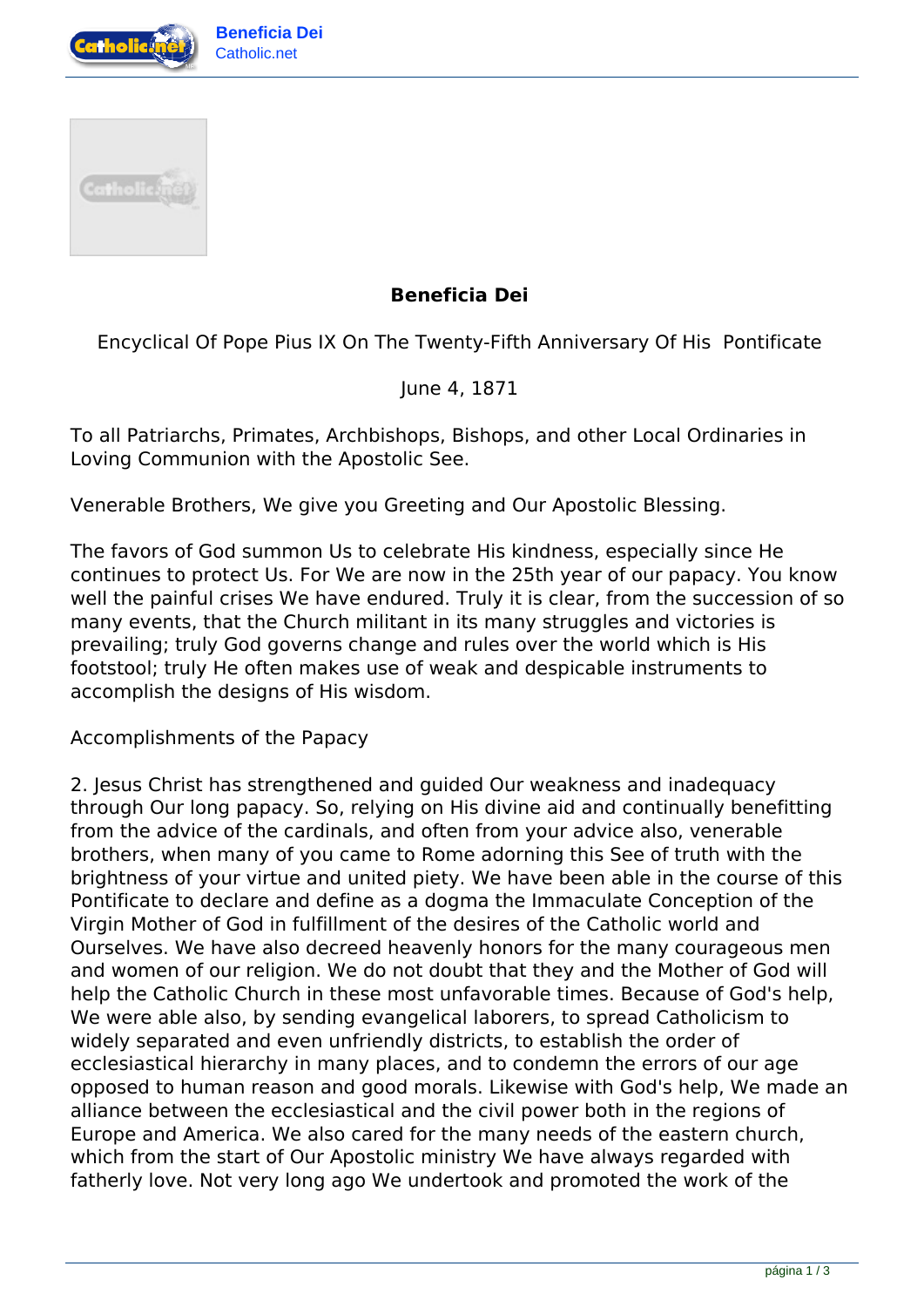

ecumenical Vatican Council. But because of the infamous turn in events, We had to suspend it after some great results had been achieved, but while others were awaited by the Church.

Usurpation of the City

3. And, venerable brothers, We have never neglected what the right and duty of Our civil rule demanded. The congratulations and applause which greeted the beginning of Our pontificate, quickly changed into insults and attacks so great that We were forced into exile from this Our beloved city. But when We returned to the See with the support of Catholic peoples and rulers, We immediately toiled to achieve real prosperity, free from deceit for Our faithful subjects. We have always recognized this as the most serious duty of Our civil rule. But the greed of the neighboring ruler coveted the regions of Our temporal realm, and he obstinately preferred the advice of the sects of perdition to Our repeated warning and summonses. Most recently, he has far outdone the shamelessness even of the Prodigal Son. He has stormed Our city by force and now even controls it. We are, of course, greatly upset at this lawless usurpation of which We are the victim. We are utterly pained at the great wickedness of the plan to destroy Our civil rule, which at the same time would destroy Our spiritual power and the kingdom of Christ on earth. We are pained at the sight of so many serious evils, especially of those which jeopardize the eternal salvation of Our people. In this bitterness, nothing is more saddening for Us than to be prevented by the state of Our defeated liberty from applying the necessary remedies to so many evils.

## Problems of the French

4. To these reasons for Our sorrow, We must add the long and pitiful succession of disasters and evils which have for so long smitten the illustrious French nation. These evils have recently increased enormously through the quite unheard-of excesses of beastly, God-forsaken scum. In particular, We are horrified and tormented by the murder of the Archbishop of Paris which has filled the whole world with fear and horror. Finally, another bitterness greater than the rest afflicts Us when We see so many sons in revolt, burdened by so many serious censures. They pay no heed to Our fatherly voice nor to their own salvation, but continue to despise the time which God still offers them for penitence; instead, they prefer to deride the anger of divine punishment rather then to experience the fruit of mercy in good season.

## Praise for God

5. And now in the midst of such changes, We see that by the most kind protection of God, the anniversary of Our elevation has arrived. We succeeded to the See of blessed Peter, and now in length of years of Apostolic service We equal him, although We are far from equal to him in merit. This is truly a new, unique, and mighty gift of God's condescension, conferred only on Us in the whole line of Our